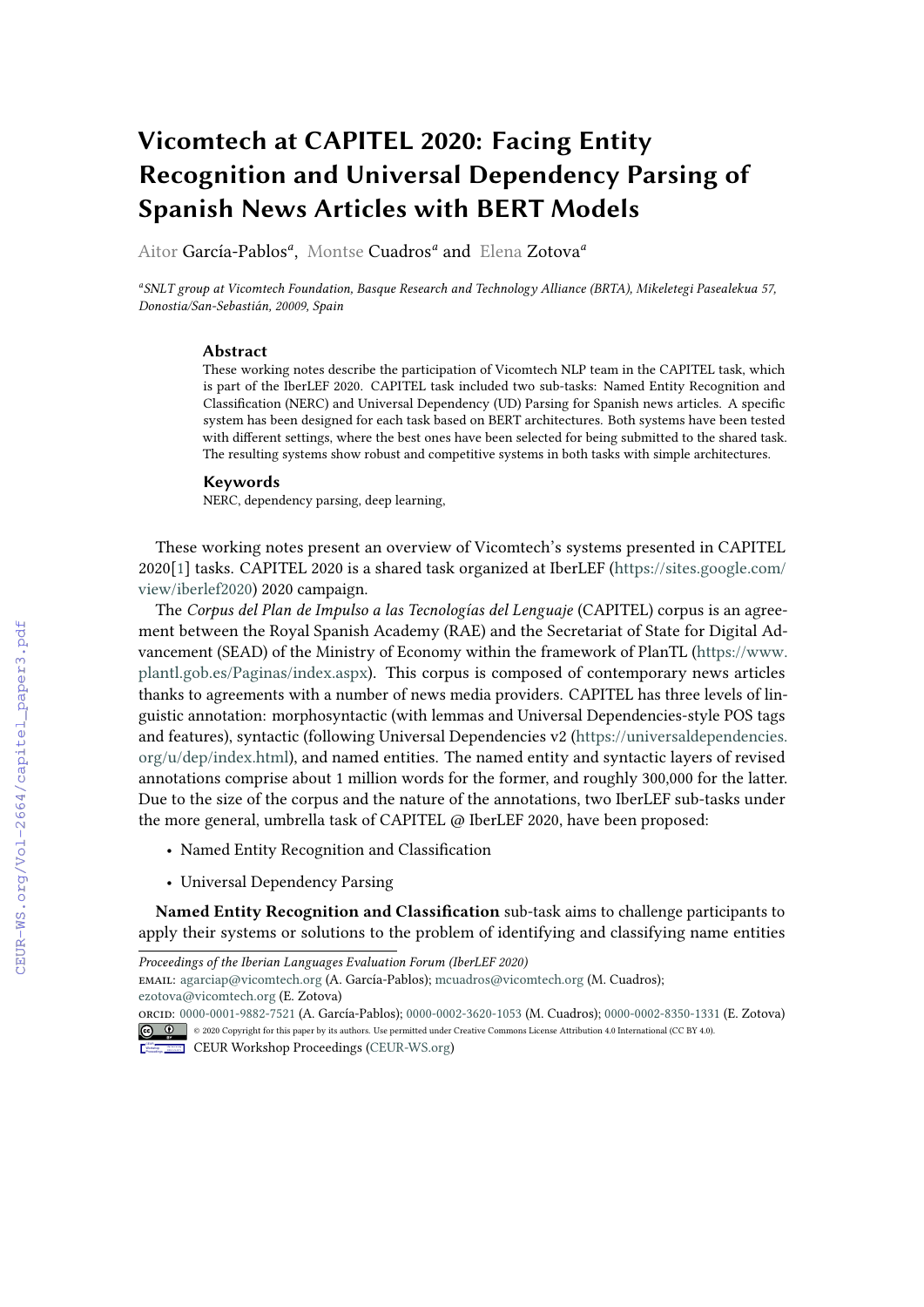(NEs) in Spanish news articles. The following NE categories will be evaluated: Person (PER), Location (LOC), Organization (ORG) and Other (OTH). The metrics used for the evaluation will be Precision, Recall, and F-measure (Micro and Macro average).

**Universal Dependency Parsing** sub-task aims to challenge participants to apply their systems or solutions to the problem of Universal Dependency parsing of Spanish news articles. The metrics used for the evaluation would be the Unlabelled Attachment Score (UAS) and Labelled Attachment Score (LAS). UAS stands for the percentage of words that have the correct head and LAS, the percentage of words that have the correct head and dependency label.

We have participated in both sub-tasks with two different systems making use of simple architectures with BERT at their base.

These working notes are organised as follows: Section [1](#page-1-0) describes the systems presented in both tasks, with all the details concerning architecture and training setup. Section [2](#page-5-0) shows the results obtained in the participation of both tasks and Section [3](#page-6-0) draws some conclusions and future work.

# <span id="page-1-0"></span>**1. System description**

This section provides a description of the systems that we have developed to participate in CAPITEL's task. In the face of the widespread success of Transformer-based architectures [\[2\]](#page-7-0) in virtually all Natural Language Processing (NLP) tasks, Vicomtech has implemented both systems, one that learns to recognise and classify entities and other to establish relations between sentence elements, based on BERT [\[3\]](#page-7-1). The first task, NERC, is approached using a traditional sequence-labelling approach relying on BERT contextual representation for words. The second task, syntactic dependency parsing, is also based on BERT at its core, combining the semantic representation of the tokens to detect the syntactic relations among them. We have tried the same architecture with different pre-trained BERT models.

## **1.1. Architecture for the NERC system**

The NERC system is a Deep Learning model based on BERT (Bidirectional Encoder Representation of Transformers). The model is the simplest approach in which BERT can be used to perform NERC. It makes use of BERT to encode the input, obtaining a contextual embedding for each input token. These contextual embeddings are the input to a fully connected feed-forward layer that helps to classify each token as one of the possible output tags. Figure [1](#page-2-0) shows a diagram with the architecture.

We have experimented with two different pre-trained BERT models in our experiments. On the one hand, we have used the BERT-Base Multilingual Cased [\(https://github.com/google-research/](https://github.com/google-research/bert/blob/master/multilingual.md) [bert/blob/master/multilingual.md\)](https://github.com/google-research/bert/blob/master/multilingual.md) shared by Google. On the other hand, we have used BETO [\[4\]](#page-7-2), a BERT-base architecture pre-trained only using Spanish texts.

## **1.2. Architecture for the dependency parsing system**

The dependency parsing system is, again, a Deep Learning model relying on BERT. The model uses BERT to encode the input, obtaining contextual embeddings. Then, a tensor operation is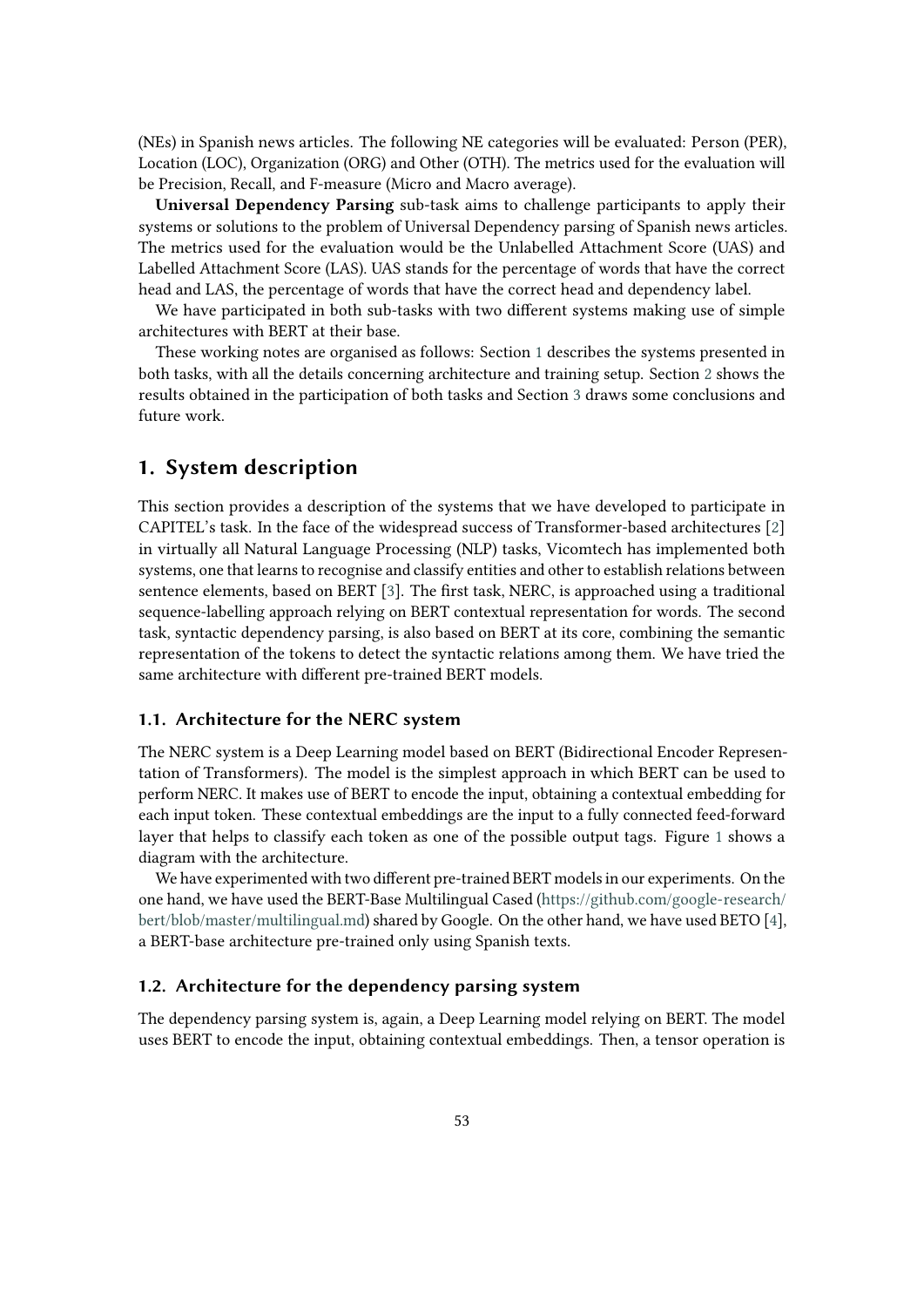

<span id="page-2-0"></span>**Figure 1:** Diagram of the NERC model based on BERT.

performed over the contextual embeddings to obtain an all-vs-all combination of token vectors. This generates  $S \times S$  combined embeddings that represent all the possible token pairs, S being the length of the input sequence.

The resulting token-pair representations are then passed to several classification layers to make predictions about the relation between the tokens in each pair. First, the pairs are categorised by a binary classifier that decides whether the tokens that form the pair are connected by a relation (an arc of the dependency tree). The logits resulting from the relation classifier are concatenated with each token-pair embeddings. The resulting representation is passed to a final classification layer to obtain the type of relation for each token pair among the Universal Dependencies types.

Note that this all-vs-all token combination strategy has an exponential computational cost w.r.t. the length of the sequence. This approach could not be applied to full documents. However, the scope of dependency parsing is limited to individual sentences, and since the only operations with the all-vs-all pairs consist of concatenation and a simple matrix multiplication (the feed-forward classification layer) the overall computational cost is feasible.

Figure [2](#page-3-0) shows a diagram of the described architecture.

Similar to the NERC task, we have experimented with the BERT multilingual pre-trained model, and with its Spanish pre-trained counterpart, BETO.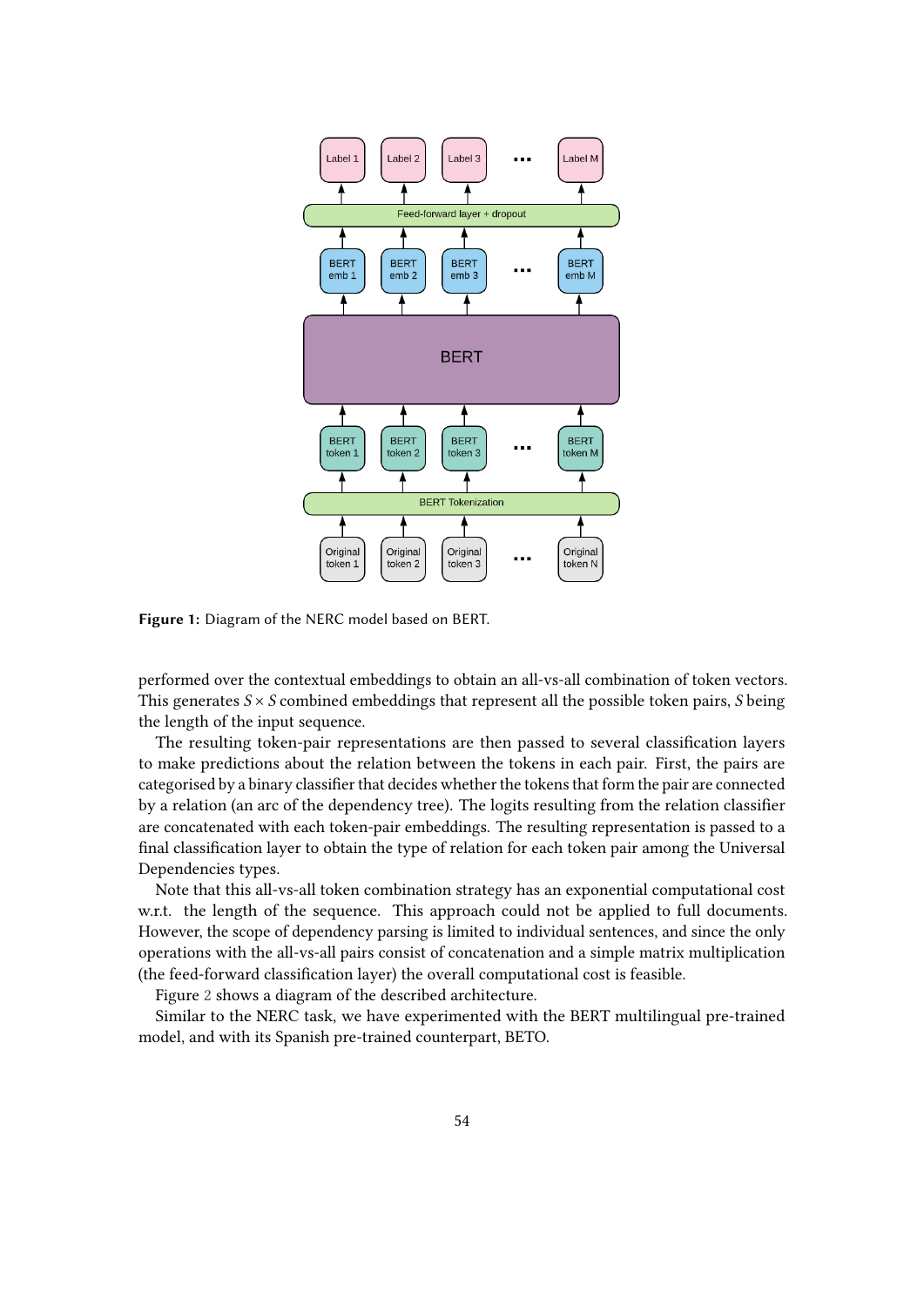

<span id="page-3-0"></span>**Figure 2:** Diagram of the UD model based on BERT.

## **1.3. Input and output handling**

The input for the task comes already tokenized. However, these tokens are not equivalent to what a BERT model expects. Each pre-trained BERT model needs the tokens as they are obtained after using its own tokenizer. Otherwise the input would be meaningless to the pre-trained model. This poses the additional challenge of keeping the alignment between the resulting tokens and the provided labels.

For that, each original token is retokenized with the corresponding BERT tokenizer. This results in additional tokens, since BERT uses WordPiece tokenization that breaks words into word-pieces (e.g. "Jim Henson" would become "Jim Hen ##son"). The provided labels are mapped to the head of each token (i.e. the first piece of a sub-word) and the rest of the sub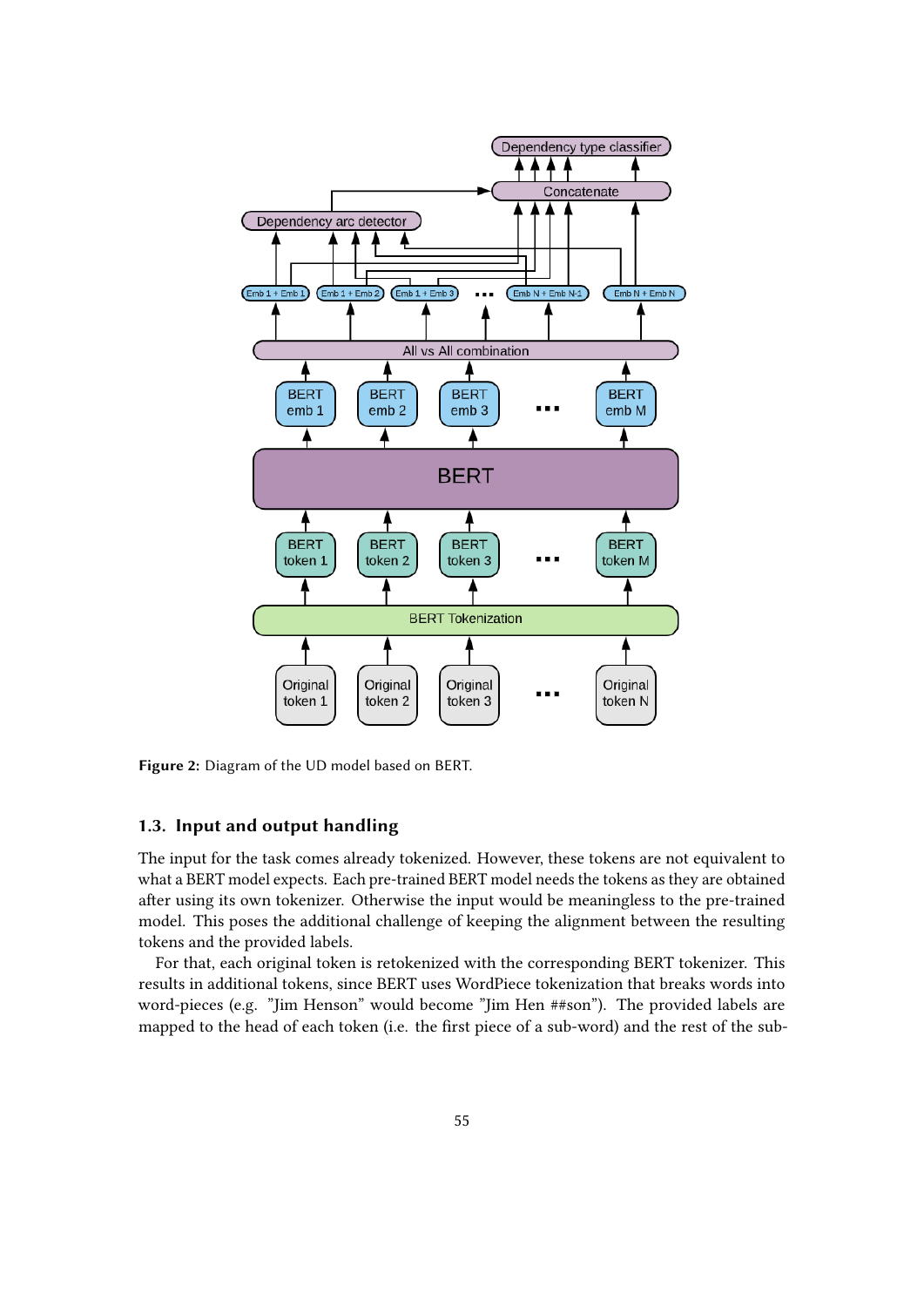tokens are assigned with an special label 'X'. A mapping indicating the correspondence between head subwords and original tokens is stored, so the original token space can be rebuilt at the end of the process, resulting in a token and label sequences of the same length than the original.

### **1.3.1. BETO vocabulary issues**

While using BETO, we realised than the special '[UNK]' token was being hit too often. This token is the default representation used for out of vocabulary values (OOV). When using more traditional tokenization approaches it is usual to encounter OOVs in NLP tasks, due to the limited size of the whole-word vocabularies. But with modern tokenization approaches like WordPiece or BPE this is less common. We discovered that BETO tokenizer's WordPiece vocabulary was missing some common punctuation marks like semicolon ';', or percentage symbol '%'. Also, we noticed that any word containing certain diacritic marks, like 'cigüeña', 'piragüista' or 'Düsseldorf', were automatically marked as unknown. The same happened with the words containing the character 'Ç', rather common in Catalan or French nouns.

Having so many unknown values is inconvenient because that means that all the occurrences of such words will share the same vector representation. The contextual information coming from the surrounding tokens may alleviate the problem, but relevant information is being lost.

In order to deal with these issues we manually added missing punctuation marks and symbols to the BETO vocabulary, using the unused slots of the vocabulary that are reserved for the addition of new words. The newly added symbols would have a randomly initialised value because they were not part of the BETO pre-training, but at least this gives them the chance of learning a meaningful representation during the fine-tuning of the model for the downstream task. The problem with the diacritics was solved replacing the offending characters by their diacritics-free counterparts, e.g. 'Düsseldorf' was converted into 'Dusseldorf'.

#### **1.3.2. Post-processing IOBES tagging**

The gold labels for the NERC task follow a *IOBES* tagging scheme, which indicates if a token is at the *B*eginning, *I*nside, *O*utside or *E*nd of a named entity, or if it is an entity spanning a *S*ingle token.

This means that for each given entity type  $ENT$ , there are four possible labels:  $B - ENT$ ,  $I - ENT$ ,  $E - ENT$  or  $S - ENT$ . Sometimes the model selects a tag that correctly predict the entity type, but it is incorrect with respect the IOBES tagging. Some of these mistakes can be corrected with a simple post-processing step.

A  $\overline{B}$  must be followed by an  $I$  tag or an  $E$  tag, otherwise it becomes and  $S$  tag. If an  $I$  tag is followed by an  $O$  tag, then the  $I$  must become an  $E$  tag, and vice versa.

#### **1.4. Training setup**

We have experimented with two different pre-trained BERT models as the core for the semantic representation of the input tokens: BERT-Base Multilingual Cased [\(https://github.com/](https://github.com/google-research/bert/blob/master/multilingual.md) [google-research/bert/blob/master/multilingual.md\)](https://github.com/google-research/bert/blob/master/multilingual.md) (mBERT) and BETO [\[4\]](#page-7-2), a BERT model pre-trained on Spanish text. We have used the implementations from the HuggingFace Transformers library [\(https://huggingface.co/transformers/.](https://huggingface.co/transformers/) We did not perform any in-domain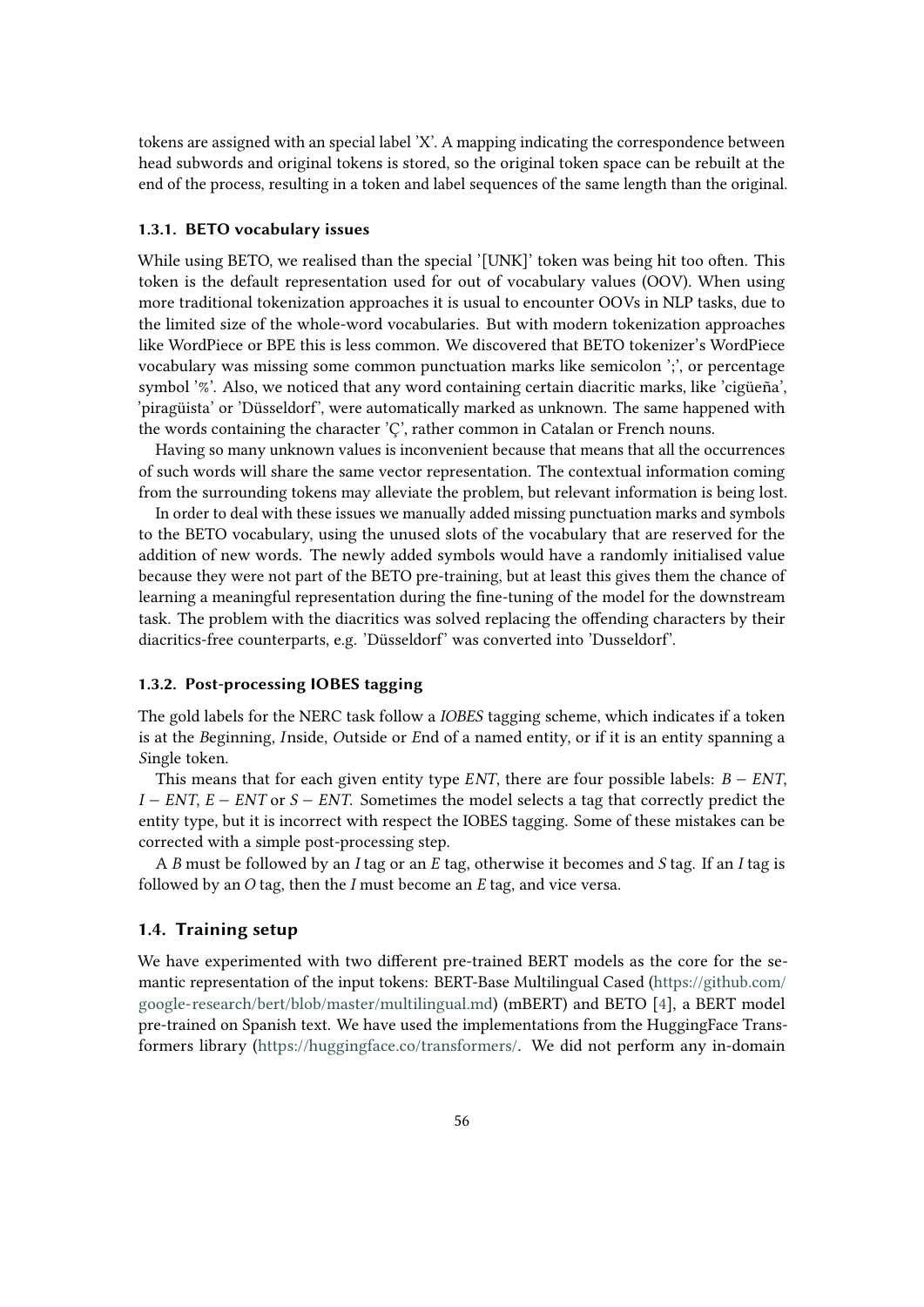#### **Table 1**

| Dataset        | Team              | Metric         | <b>PER</b> | LOC   | ORG   | OTH.  | Micro | Macro |
|----------------|-------------------|----------------|------------|-------|-------|-------|-------|-------|
| <b>TestSet</b> | Agerri&Rigau[6]   | P              | 96.40      | 90.47 | 88.63 | 83.36 | 90.50 | 90.43 |
|                |                   | R              | 97.46      | 91.74 | 87.31 | 80.69 | 90.17 | 90.27 |
|                |                   | F1             | 96.93      | 91.10 | 87.96 | 82.00 | 90.34 | 90.30 |
|                | Vicomtech (BETO)  | P              | 93.48      | 89.36 | 85.76 | 79.63 | 87.88 | 87.81 |
|                |                   | R              | 96.70      | 88.03 | 85.76 | 77.34 | 88.89 | 88.09 |
|                |                   | F1             | 95.06      | 88.69 | 85.82 | 78.47 | 87.99 | 87.94 |
| DevSet         | Vicomtech (BETO)  | P              | 94.93      | 90.43 | 85.36 | 81.74 | 88.67 | 88.68 |
|                |                   | R              | 95.66      | 89.60 | 87.12 | 81.19 | 89.11 | 89.11 |
|                |                   | F1             | 95.29      | 90.01 | 86.23 | 81.46 | 88.89 | 88.89 |
|                | Vicomtech (mBERT) | P              | 94.12      | 89.89 | 96.38 | 78.14 | 87.94 | 87.99 |
|                |                   | R              | 95.45      | 89.96 | 85.87 | 81.70 | 88.86 | 88.86 |
|                |                   | F <sub>1</sub> | 94.78      | 89.92 | 86.13 | 79.88 | 88.39 | 88.42 |

<span id="page-5-1"></span>Results of the submitted system compared with the top-scored participant in NERC task (TestSet) and results of Vicomtech system on the development set comparing BERT and BETO.

language model fine-tuning for the base models. In this sense, the approach is general and domain-agnostic. The only resource used for fine-tuning the whole system is the training data provided for the tasks. For the NERC task the training data consisted in 22,647 sentences with a validation set of 7,549 sentences, while for the UD task the training set contained 7,086 sentences with a validation set of 2,362 sentences.

The training of the different variants was carried out on 2 Nvidia GeForce RTX 2080 GPUs with ∼11GB of memory. We applied the AdamW optimiser [\[5\]](#page-7-4) with a base learning rate of 2−5, combined with a linear LR scheduling to warm-up the learning rate during the first 5,000 training steps.

For each trained model, the training monitored the weighted F1-score for the model predictions against the development set (i.e. the entity tags for the NERC system, and the syntactic dependency relations for the dependency parsing system). They were run for a maximum of 500 epochs with an early-stopping patience of 150 epochs. Finally, we chose the model checkpoints that had the best development metrics.

# <span id="page-5-0"></span>**2. Results**

Table [1](#page-5-1) shows the top-results of the NERC task evaluated on the test set, and the results of our training evaluated on the development set. The first system belongs to the task winner (ragerri), while the second system is ours. In the official ranking of the competition our system appears in the 4th position, after the three runs of ragerri and out of 9 different submissions belonging to 5 different participants. We have used BETO-based system for the submission because in the development set it achieved better results than mBERT, as it is shown in the table.

The results show that our system obtains high scores for all the entity types. The overall results are, on average, 2-3% lower than the best performing system on the task.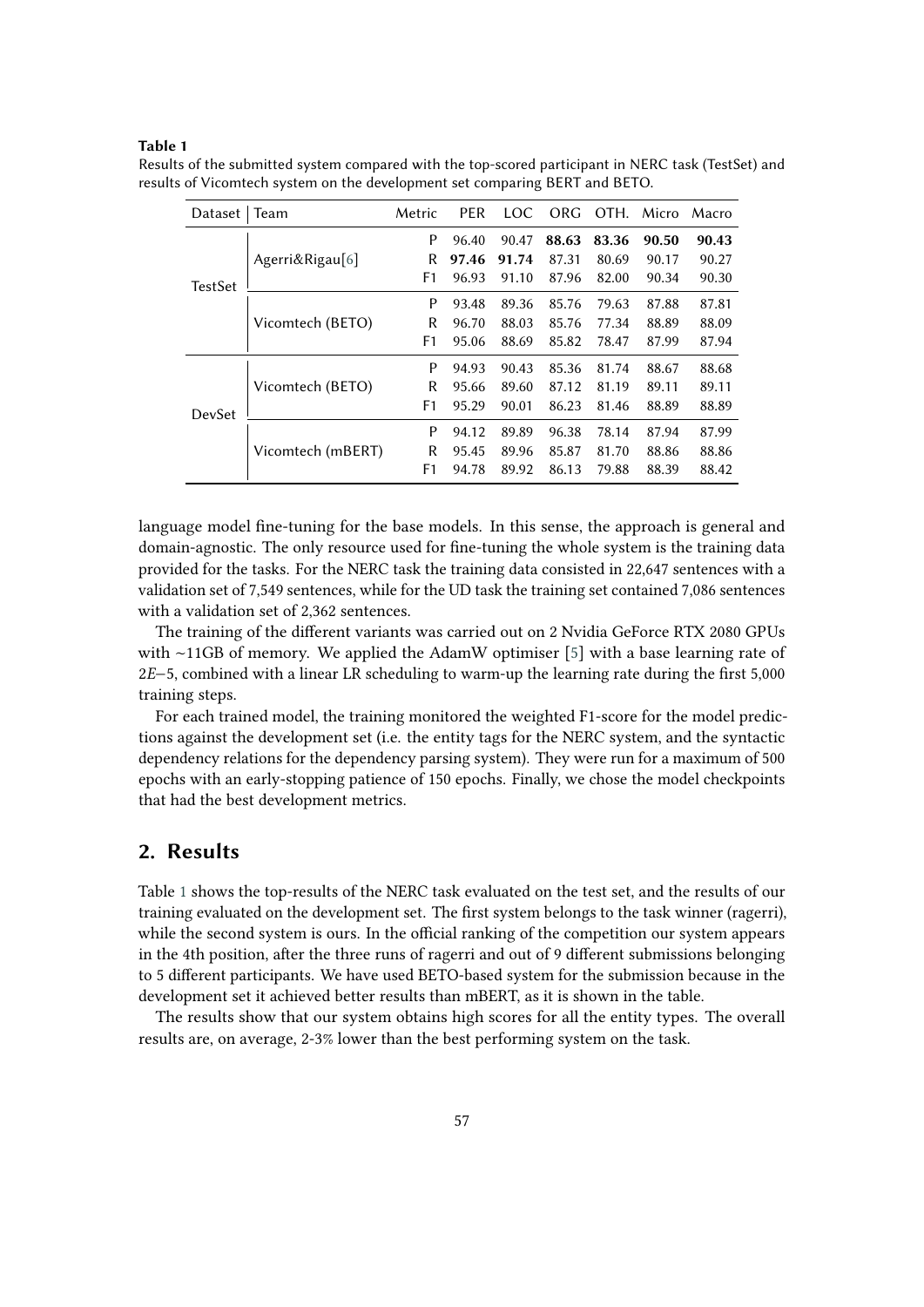#### **Table 2**

| Dataset         | Team                    | Type       | Metric           |
|-----------------|-------------------------|------------|------------------|
| <b>Test Set</b> | Lendínez <sup>[7]</sup> | UAS<br>LAS | 91.935<br>88.660 |
|                 | Vicomtech (BETO)        | UAS<br>LAS | 91.875<br>88.600 |
| Dev Set         | Vicomtech (BETO)        | UAS<br>LAS | 91.540<br>88.410 |
|                 | Vicomtech (mBERT)       | UAS<br>LAS | 91.220<br>87.860 |

<span id="page-6-1"></span>Results of the submitted system compared with the top-scored participant in UD task (TestSet) and results of Vicomtech system in the development set comparing BERT and BETO.

Regarding UD task, Table [2](#page-6-1) shows the top-results of the UD task evaluated on the test set and the results of our training evaluated on the development set. Our system achieves the second position in this task out of four different submissions. The results show very similar scores in both metrics, UAS and LAS compared to the winner of the task (0.06 points less in LAS). Again, as for the NERC task, our submitted system is based on BETO instead of mBERT because it achieved better results in the development set.

# <span id="page-6-0"></span>**3. Conclusions**

In these working notes we have described our participation in the CAPITEL shared task, for the two available subtasks: NERC and dependency parsing based on Universal Dependencies (UD). We have presented the deep-learning-based architecture of our systems, which rely on pre-trained BERT models as the base for semantic representation of the texts. We have tried different pre-trained BERT models, multilingual-BERT and Spanish-BERT (BETO). Despite the presented systems are simple and domain agnostic they obtain high scores. For the NERC subtask our system is the 4th best performing submission, and our team achieves the 2nd position among five participants. For the UD subtask our system ranks the 2nd achieving only 0.06 points less than the best performing system.

The described systems can almost be considered baselines based on BERT. As future work, we may experiment with other novel transformer architectures, and additional in-domain pre-training or more sophisticated pre-training objectives. We would also experiment with additional layer on top of these basic architectures (from the well-known CRF for NERC to additional self-attention layers). Also, in particular for the NERC model, researching and designing an extensible way of injecting world-knowledge about existing entities would be very interesting.